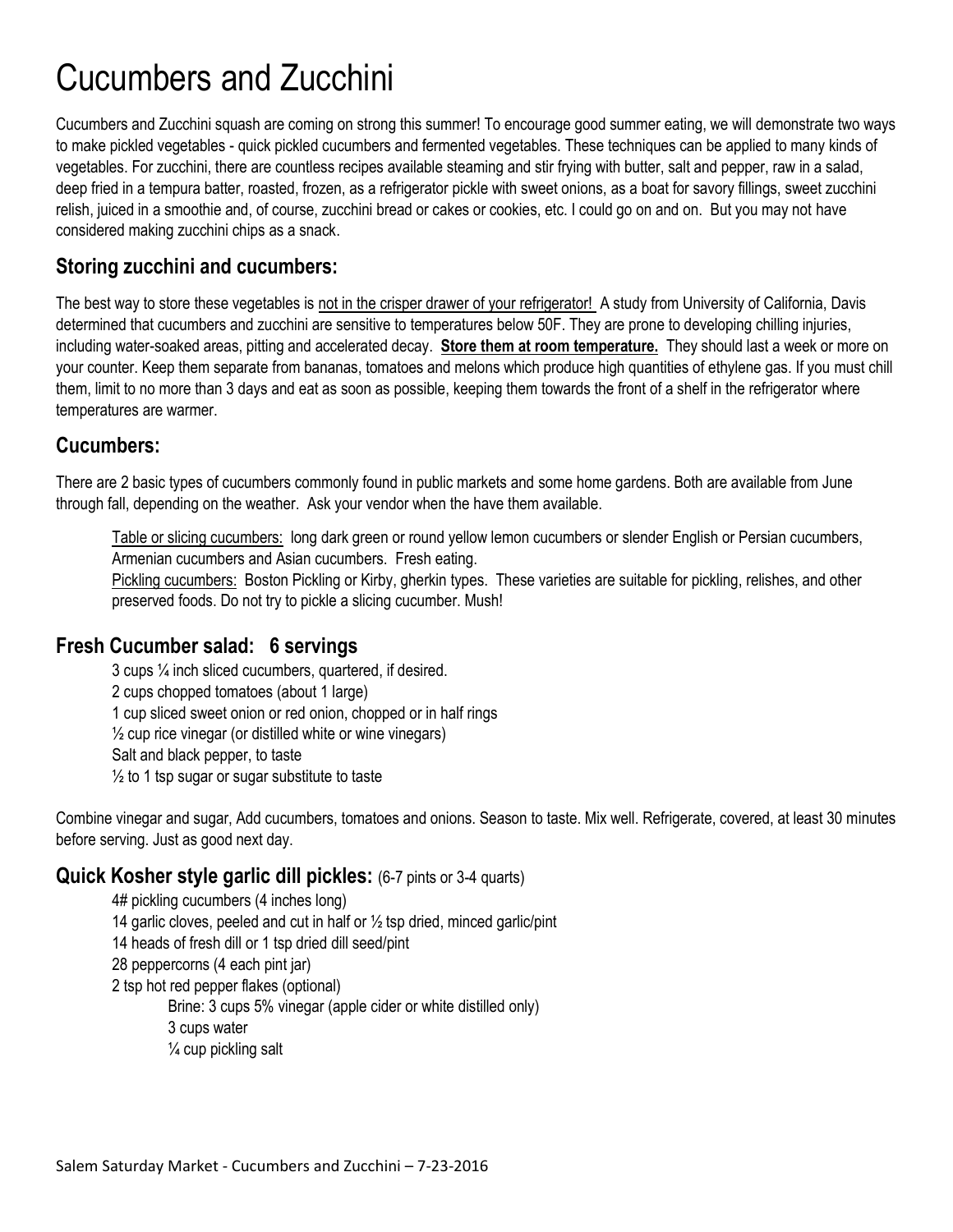Wash cucumbers. Cut a 1/16 inch slice off the blossom end, may leave 1/4 inch stem on the other end. Pack cucumbers into pint or quart jars as whole, cut in half or quarter spears or ¼ inch chips. Add in each jar, 4 garlic halves or dried garlic, 2 heads of dill, fresh or seeds and 4 peppercorns. Add 1/4 tsp of red pepper flakes per pint, if desired.

Heat salt, vinegar and water to a boil. Pour hot solution carefully over cucumbers within ½ inch of top. Adjust lids and rings. Tighten only finger tight. Process in boiling water bath. Pints, 10 minutes at less than 1000 ft. altitude. Quarts, 15 minutes. OR Only cucumber pickles may be processed safely at lower temperatures. See OSU Extension publication PNW 355 called "Pickling Vegetables" for specific instructions to avoid spoilage.

**Fermented pickles:** Per gallon capacity of container

4# pickling cucumbers (4 inch are ideal) 2 Tbsp dill seed or 4-5 heads of fresh dill weed 2 cloves garlic (more if you like) 2 dried red peppers (optional) 2 tsp mustard seed or mixed pickling spices (optional) Brine: ½ cup salt ¼ cup vinegar (5% only) apple cider or white distilled 8 cups water (use distilled water if domestic water is hard or chlorinated)

Wash cucumbers. Cut a 1/16 inch slice off blossom end, but may leave  $\frac{1}{4}$  inch stem at the other end. Place half of the dill and flavorings in the bottom of a clean, suitable container. Add cucumbers, remaining dill and flavorings. Dissolve salt in vinegar and water and pour over cucumbers. Add suitable weight to keep cucumbers submerged in the brine. Cover the container. Store where temperature is 70-75 degrees for up to 3-4 weeks. Check the container several times a week and promptly remove surface scum or mold. Discard the batch if the pickles become soft or slimy or if they have a disagreeable odor. Fully fermented pickles may be stored in the original container for 4-6 months provided they are stored in the refrigerator and any surface scum or mold removed promptly.

Fermented pickles can be canned for longer storage. Pour the brine into a pan, heat slowly to a boil and simmer 5 minutes. Filter the brine through paper coffee filters to reduce cloudiness, if desired. Fill pint or quart jars with pickles and hot brine, leaving ½ inch headspace. Add lids and rings and process in a boiling water bath for 10 minutes for pints or 15 minutes for quarts for locations at less than 1000 feet altitude. Consult chart in PNW 355 or Ball Blue Book for higher elevations or for lower temperature pasteurization process.

Note: Temperatures of 55 – 65 degrees are acceptable but fermentation will take longer, 5-6 weeks. Pickles will become too soft at temperatures above 80 degrees F during fermentation.

# **Zucchini:**

Green zucchinis or courgettes: Most common variety in stores and markets. Range in color from light green to dark green. Skins should be smooth and tender. No peeling necessary. Squash blossoms are a special treat if you can find them.

Yellow straight neck zucchini: More tender and less strong flavor than the light green or dark green varieties. Lends itself well julienned for stir-fry or raw in salads.

Zephyr Squash: Are yellow and green and mildest of the summer squashes. Tender and thin-skinned.

Round zucchinis are great for grilling as slices or hollowed out for stuffing with fillings for roasting.

# **Zucchini Cooking Tips**

If your zucchini is overly large, it will have more water. Some chefs prefer to drain large zucchini of its water before proceeding with a recipe, much like as is done with eggplant. To drain, cut into slices and arrange them in a shallow dish. Sprinkle uniformly with coarse salt and let drain for 20 to 30 minutes. Strain under cold water, pat dry and proceed.

Salem Saturday Market - Cucumbers and Zucchini – 7-23-2016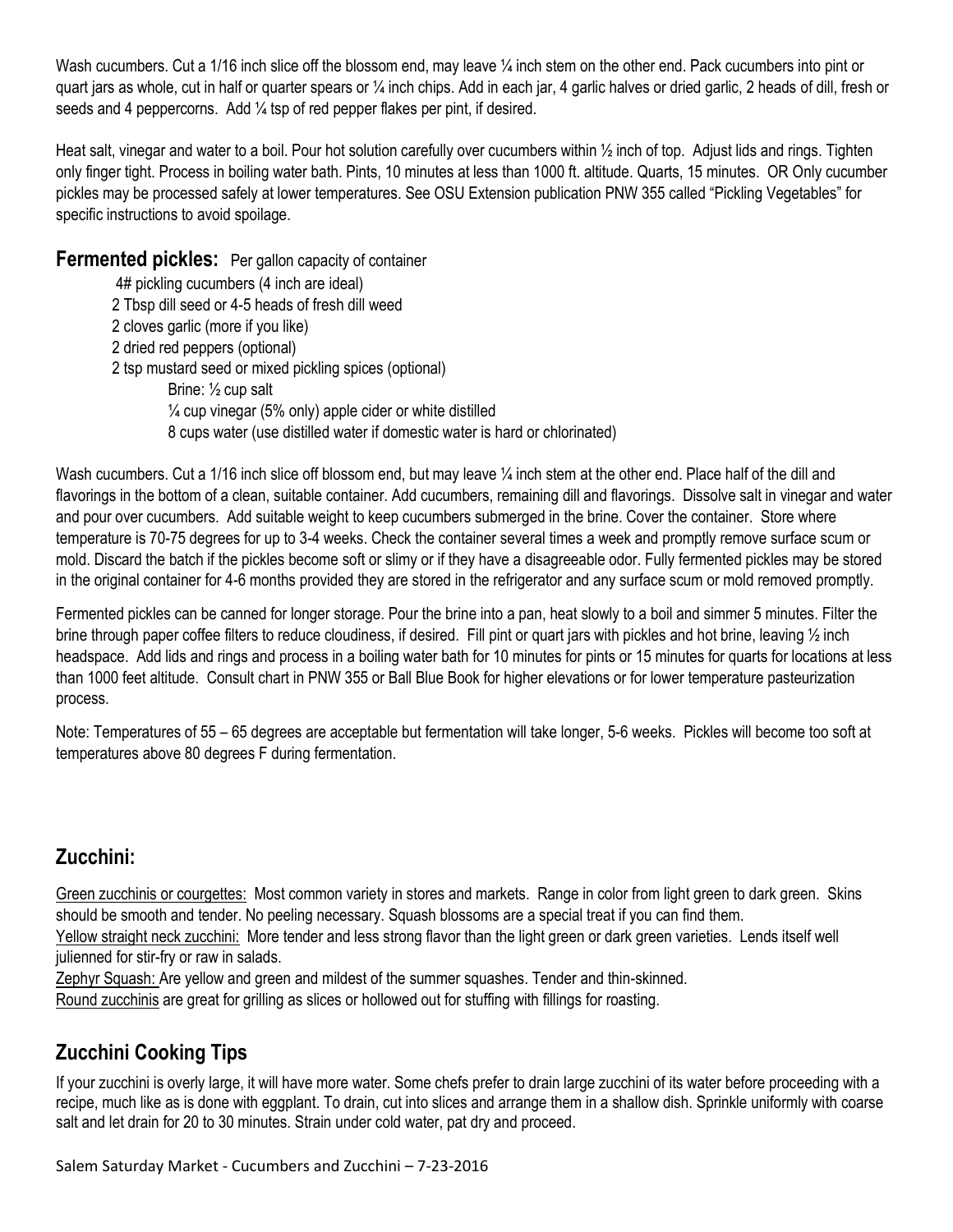Due to its high water content, zucchini is best steamed or cooked as quickly as possible with a minimum of water added. **[Ratatouille](http://homecooking.about.com/od/vegetablerecipes/r/blv134.htm)** is a signature dish made with zucchini, sweet peppers, **[eggplant](http://homecooking.about.com/od/howtocookvegetables/a/eggplantstorage.htm)**, and **[tomatoes](http://homecooking.about.com/od/foodstorage/a/tomatostorage.htm)**. Just remember, overcook zucchini and you end up with mush. There is no way to salvage it other than to make soup.

One pound will yield about 3 medium-sized zucchini or about 3 cups sliced or rough chop.

Most summer squashes are interchangeable in recipes, so if you cannot find zucchini, substitute yellow squash, patty pan squash, Zephyr summer squash, or chayote.

Zucchini is a good source of Vitamins A and C, and is low in calories making it an excellent choice for dieters. No need to peel or seed, and young zucchini can be eaten raw in salads. It's completely edible once the stem end is trimmed.

### **Sautéed Julienned Summer Vegetables (Zoodles) Four 1 cup servings**

1 Tbsp extra virgin olive oil 1/4 cup red onion, diced 3 cloves garlic, minced 8 oz. zucchini, cut into julienne strips (with a [mandolin\)](http://www.amazon.com/gp/product/B001THGPDO/ref=as_li_ss_tl?ie=UTF8&camp=1789&creative=390957&creativeASIN=B001THGPDO&linkCode=as2&tag=ginsweiwatrec-20%22%3EOXO%20Good%20Grips%20V-Blade%20Mandoline%20Slicer%3C/a%3E%3Cimg%20src=%22http://ir-na.amazon-adsystem.com/e/ir?t=ginsweiwatrec-20&l=as2&o=1&a=B001THGPDO%22%20width=%221%22%20height=%221%22%20border=%220%22%20alt=%22%22%20style=%22border:none%20!important;%20margin:0px%20!important;%22%20/%3E) 8 oz. yellow squash, cut into julienne strips (with a [mandolin\)](http://www.amazon.com/gp/product/B001THGPDO/ref=as_li_ss_tl?ie=UTF8&camp=1789&creative=390957&creativeASIN=B001THGPDO&linkCode=as2&tag=ginsweiwatrec-20%22%3EOXO%20Good%20Grips%20V-Blade%20Mandoline%20Slicer%3C/a%3E%3Cimg%20src=%22http://ir-na.amazon-adsystem.com/e/ir?t=ginsweiwatrec-20&l=as2&o=1&a=B001THGPDO%22%20width=%221%22%20height=%221%22%20border=%220%22%20alt=%22%22%20style=%22border:none%20%21important;%20margin:0px%20%21important;%22%20/%3E) 4 oz. (1 medium) carrot, cut into julienne strips (with [a mandolin\)](http://www.amazon.com/gp/product/B001THGPDO/ref=as_li_ss_tl?ie=UTF8&camp=1789&creative=390957&creativeASIN=B001THGPDO&linkCode=as2&tag=ginsweiwatrec-20%22%3EOXO%20Good%20Grips%20V-Blade%20Mandoline%20Slicer%3C/a%3E%3Cimg%20src=%22http://ir-na.amazon-adsystem.com/e/ir?t=ginsweiwatrec-20&l=as2&o=1&a=B001THGPDO%22%20width=%221%22%20height=%221%22%20border=%220%22%20alt=%22%22%20style=%22border:none%20%21important;%20margin:0px%20%21important;%22%20/%3E) salt and fresh cracked pepper, to taste

Heat a large nonstick skillet over medium heat. When hot add the oil, onions and garlic and cook until fragrant, about 1 to 2 minutes. Increase heat to medium-high and add the remaining vegetables, season with salt and pepper to taste and cook about 1 minute. Give it a stir to mix everything around and cook another 1 to 2 minutes, or until the vegetables are cooked through yet firm. Adjust salt as needed and serve hot. *Source*: Skinnytaste.com

### **Dehydrated Zucchini chips:**

Slice zucchini very thinly on a mandolin. Marinate 1/2 hour in vinegar. Spray dehydrator trays with cooking spray or lightly brush with vegetable oil to prevent sticking. Lay out slices evenly on tray and dehydrate until brittle, dry and crunchy. Before removing from tray, spray lightly with butter or olive oil cooking spray and sprinkle with salt and pepper to taste. Suggested toppings: taco seasoning, Chili and lime (Tepin'), parmesan cheese, dill weed, garlic salt.

### **Zucchini or cucumber pickle relish: Yield: 9 pints or 18 half pints**

- 3 quarts of chopped cucumbers or small zucchini
- 3 cups chopped sweet green peppers
- 3 cups sweet red peppers
- 1 cup chopped onions, yellow or white
- 4 cups crushed ice
- 8 cups water

Brine: 2 cups sugar 4 tsp each of mustard seed, turmeric, whole allspice and whole cloves 6 cups white vinegar (5%)

Chop vegetables and add cucumbers, peppers, onions, salt and ice to 8 cups water and let stand for 4 hours. Drain and cover vegetables with fresh ice water for another hour. Drain again. Combine spices place in a spice bag or cheesecloth bag. Add spice bag to mixture of sugar and vinegar and heat to boiling. Pour boiling brine over chopped vegetables. Cover and refrigerate for 24 hours. Sterilize and heat jars. Heat vegetables and brine mixture to boiling and ladle relish into hot half-pint or pint jars. Adjust lids and process in boiling water bath for 10 minutes for locations under 1000 ft. altitude. Check PNW 355 or Ball Blue Book for other altitudes and for lower temperature pasteurization process.